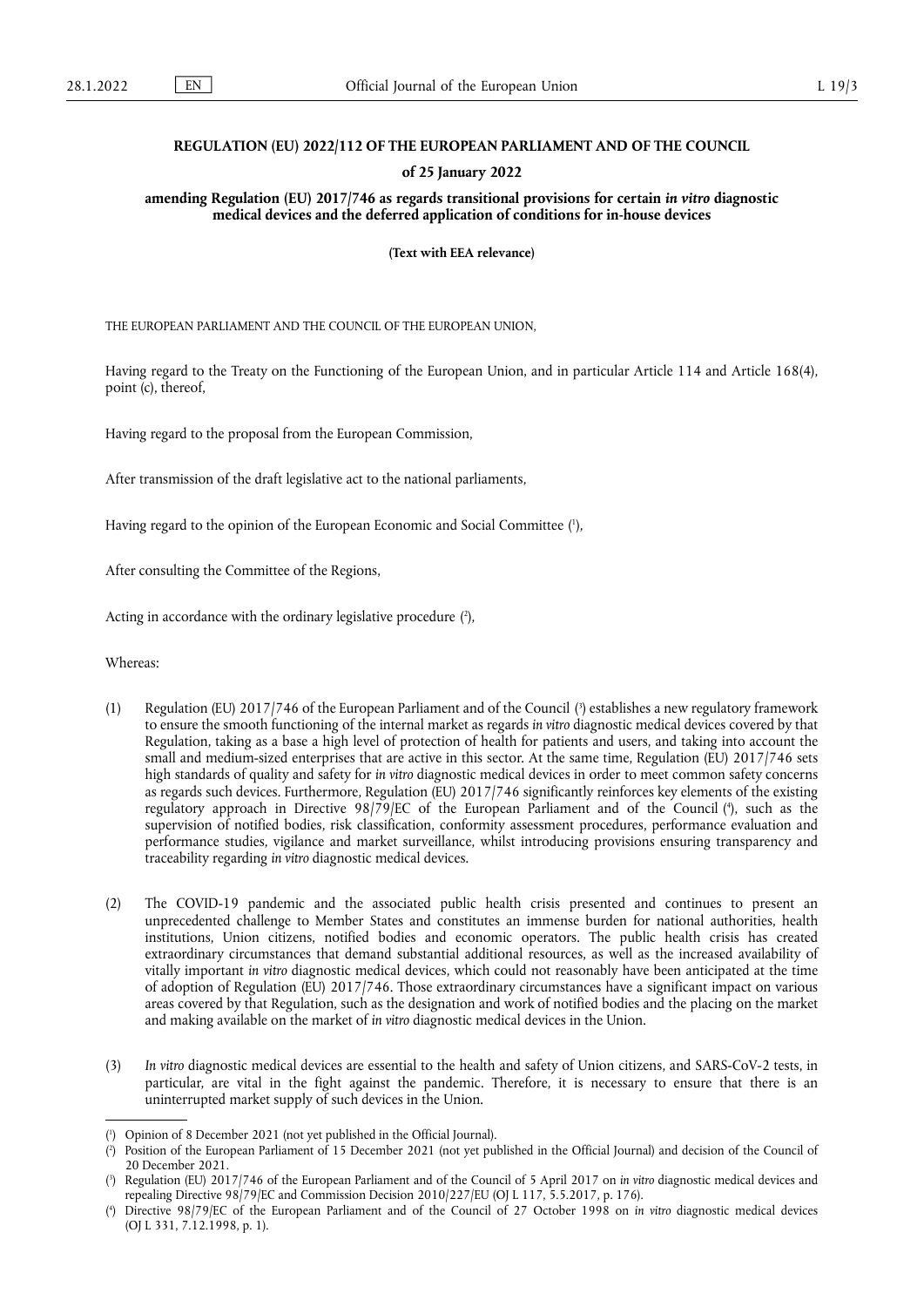- (4) Given the unprecedented magnitude of the current challenges, the additional resources needed by Member States, health institutions, notified bodies, economic operators and other relevant parties in order to fight the COVID-19 pandemic and the currently limited capacity of notified bodies, and taking into account the complexity of Regulation (EU) 2017/746, it is very likely that Member States, health institutions, notified bodies, economic operators and other relevant parties will not be in a position to ensure the proper implementation and full application of that Regulation from 26 May 2022 as laid down therein.
- <span id="page-1-4"></span><span id="page-1-3"></span>(5) Moreover, the current transitional period provided for in Regulation (EU) 2017/746 regarding the validity of certificates issued by notified bodies for *in vitro* diagnostic medical devices under Directive 98/79/EC will end on the same date as the transitional period provided for in Regulation (EU) 2017/745 of the European Parliament and of the Council [\(](#page-1-0) 5 ) regarding the validity of certain EC declarations of conformity and certificates issued by notified bodies for medical devices under Council Directives 90/385/EEC [\(](#page-1-2)\*) and 93/42/EEC (\*), that is on 26 May 2024. This puts a strain on actors who deal with both medical devices and *in vitro* diagnostic medical devices.
- (6) In order to ensure the smooth functioning of the internal market and a high level of protection of public health and patient safety, as well as to provide legal certainty and avoid potential market disruption, it is necessary to extend the transitional periods laid down in Regulation (EU) 2017/746 for devices covered by certificates issued by notified bodies in accordance with Directive 98/79/EC. For the same reasons, it is also necessary to provide a sufficient transitional period for devices which are to undergo conformity assessment involving a notified body for the first time under Regulation (EU) 2017/746.
- (7) As regards the period of time needed to expand the capacity of notified bodies, a balance should be struck between the limited available capacity of such bodies and ensuring a high level of public health protection. Therefore, the transitional periods for *in vitro* diagnostic medical devices that are to undergo conformity assessment involving a notified body for the first time under Regulation (EU) 2017/746 should be such as to allow differentiation between higher-risk and lower-risk devices. The length of the transitional period should depend on the risk class of the device concerned, so that the period is shorter for devices belonging to a higher risk class and longer for devices belonging to a lower risk class.
- (8) In order to allow *in vitro* diagnostic medical devices which have been lawfully placed on the market in accordance with the transitional provisions laid down in this Regulation sufficient time to continue to be made available on the market, including to be supplied to end users, or to be put into service, the sell-off date of 27 May 2025 provided for in Regulation (EU) 2017/746 should be adapted to take into account the additional transitional periods provided for in this Regulation.
- (9) Having regard to the resources required by health institutions in the fight against the COVID-19 pandemic, those institutions should be given additional time to prepare to meet the specific conditions for the manufacture and use of devices within the same health institution ('in-house devices') laid down in Regulation (EU) 2017/746. The application of those conditions should therefore be deferred. As the health institutions need a complete overview of CE-marked *in vitro* diagnostic medical devices available on the market, the condition obliging the health institution to justify that the target patient group's specific needs cannot be met, or cannot be met at the appropriate level of performance, by an equivalent device available on the market should not become applicable until the transitional periods laid down in this Regulation have ended.
- (10) Regulation (EU) 2017/746 should therefore be amended accordingly.

<span id="page-1-0"></span>[<sup>\(</sup>](#page-1-3) 5 ) Regulation (EU) 2017/745 of the European Parliament and of the Council of 5 April 2017 on medical devices, amending Directive 2001/83/EC, Regulation (EC) No 178/2002 and Regulation (EC) No 1223/2009 and repealing Council Directives 90/385/EEC and 93/42/EEC (OJ L 117, 5.5.2017, p. 1).

<span id="page-1-1"></span>[<sup>\(</sup>](#page-1-4) 6 ) Council Directive 90/385/EEC of 20 June 1990 on the approximation of the laws of the Member States relating to active implantable medical devices (OJ L 189, 20.7.1990, p. 17).

<span id="page-1-2"></span><sup>(</sup> 7 [\)](#page-1-4) Council Directive 93/42/EEC of 14 June 1993 concerning medical devices (OJ L 169, 12.7.1993, p. 1).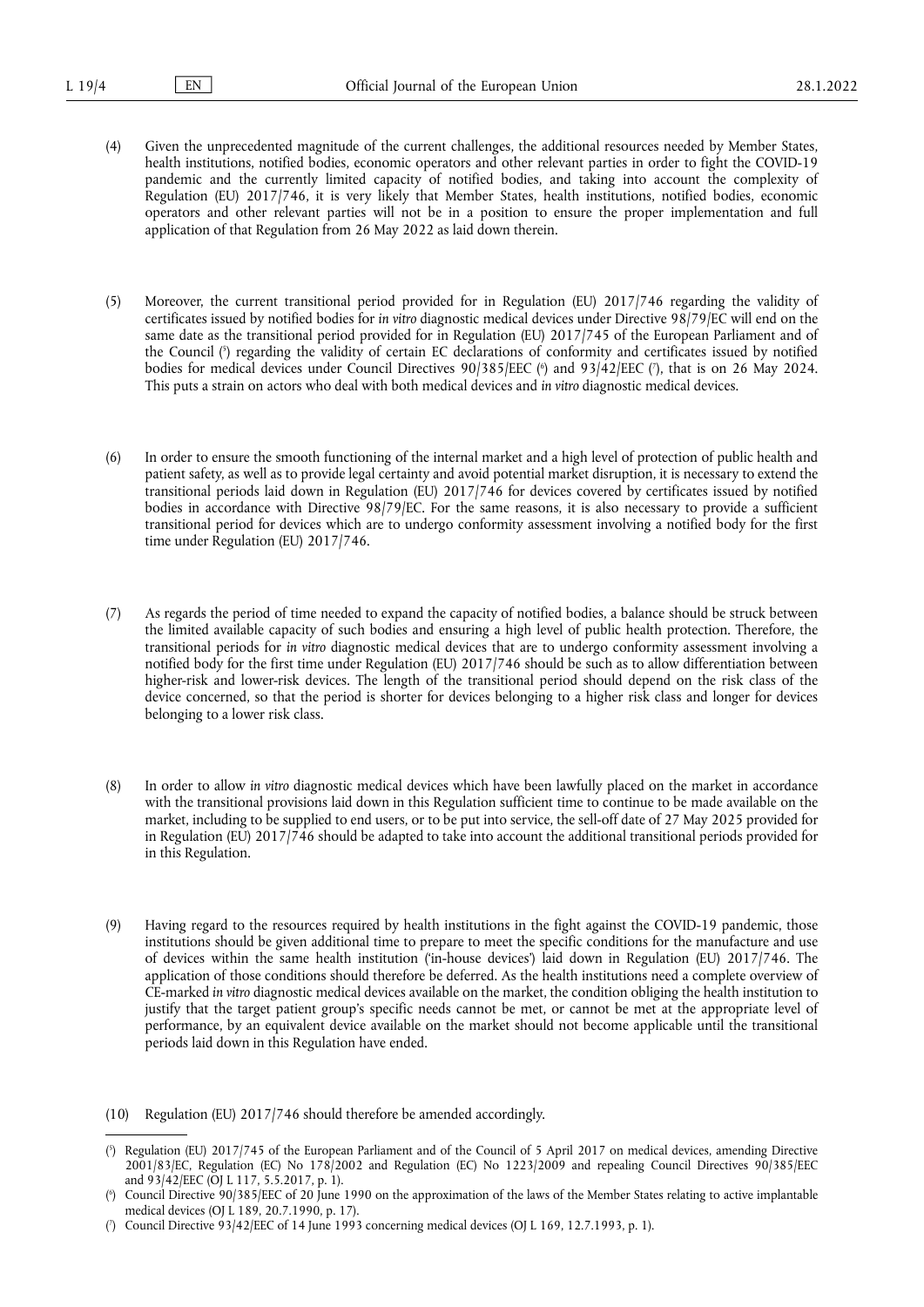- (11) Since the objectives of this Regulation, namely to extend the transitional periods set out in Regulation (EU) 2017/746, to introduce additional transitional provisions in that Regulation and to defer the application of the provisions of that Regulation concerning in-house devices, cannot be sufficiently achieved by the Member States but can rather, by reason of their scale and effects, be better achieved at Union level, the Union may adopt measures, in accordance with the principle of subsidiarity as set out in Article 5 of the Treaty on European Union ('TEU'). In accordance with the principle of proportionality as set out in that Article, this Regulation does not go beyond what is necessary in order to achieve those objectives.
- (12) The adoption of this Regulation takes place under exceptional circumstances arising from the COVID-19 pandemic and the associated public health crisis. To attain the intended effect of amending Regulation (EU) 2017/746 as regards the transitional periods, the additional transitional provisions and the application of the provisions concerning in-house devices, in particular with a view to providing legal certainty for economic operators, it is necessary for this Regulation to enter into force before 26 May 2022. It is therefore considered to be appropriate to provide for an exception to the eight-week period referred to in Article 4 of Protocol No 1 on the role of national Parliaments in the European Union, annexed to the TEU, to the Treaty on the Functioning of the European Union and to the Treaty establishing the European Atomic Energy Community.
- (13) In light of the overriding need to immediately address the public health crisis associated with the COVID-19 pandemic, this Regulation should enter into force as a matter of urgency on the day of its publication in the *Official Journal of the European Union*,

HAVE ADOPTED THIS REGULATION:

*Article 1*

Regulation (EU) 2017/746 is amended as follows:

- (1) Article 110 is amended as follows:
	- (a) paragraph 2 is amended as follows:
		- (i) in the first subparagraph, the date '27 May 2024' is replaced by '27 May 2025';
		- (ii) in the second subparagraph, the date '27 May 2024' is replaced by '27 May 2025';
	- (b) paragraphs 3 and 4 are replaced by the following:

By way of derogation from Article 5 of this Regulation, the devices referred to in the second and third subparagraphs of this paragraph may be placed on the market or put into service until the dates set out in those subparagraphs, provided that, from the date of application of this Regulation, those devices continue to comply with Directive 98/79/EC, and provided that there are no significant changes in the design and intended purpose of those devices.

Devices with a certificate that was issued in accordance with Directive 98/79/EC and which is valid by virtue of paragraph 2 of this Article may be placed on the market or put into service until 26 May 2025.

Devices for which the conformity assessment procedure pursuant to Directive 98/79/EC did not require the involvement of a notified body, for which a declaration of conformity was drawn up prior to 26 May 2022 in accordance with that Directive, and for which the conformity assessment procedure pursuant to this Regulation requires the involvement of a notified body, may be placed on the market or put into service until the following dates:

- (a) 26 May 2025, for class D devices;
- (b) 26 May 2026, for class C devices;
- (c) 26 May 2027, for class B devices;
- (d) 26 May 2027, for class A devices placed on the market in sterile condition.